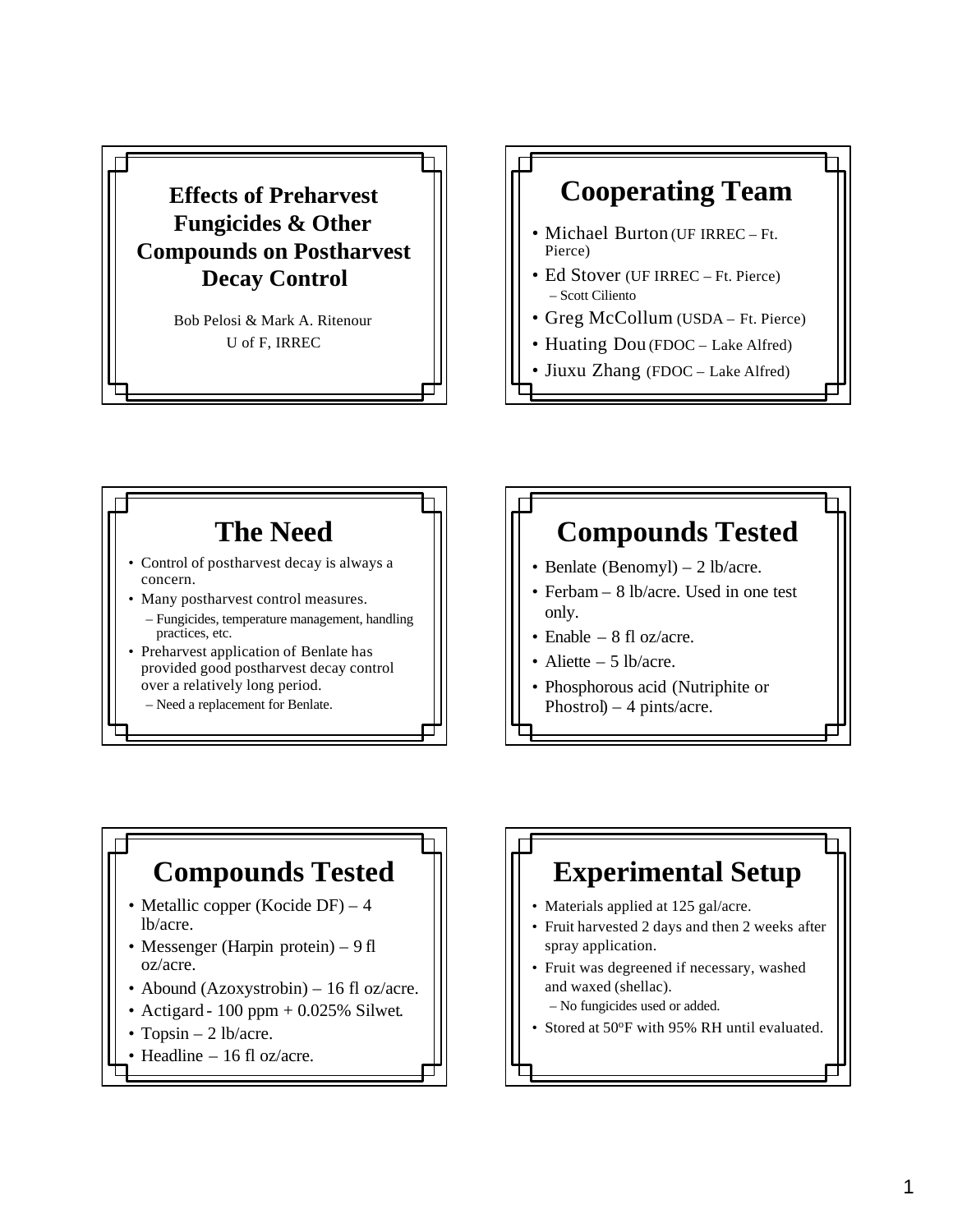### **Results - Fallglo**

1st harvest (9/20/00). Evaluated 10/24/00.

- The fruit had poor color when harvested.
	- Degreened overnight with 5 ppm ethylene at 85oF (95% RH).
- Anthracnose developed rapidly (~50%).
- No significant differences between treatments.
	- Surprising because Benlate should have helped with the Anthracnose.

# **Results - Fallglo**

2nd harvest (10/9/00). Evaluated 12/26/00.

- Fruit had much better color when harvested. – Still degreened overnight with 5 ppm ethylene at 85oF (95% RH).
- Much longer shelf life.
- Anthracnose & stem-end rots about equal.
- No significant differences in the % of healthy fruit between treatments.

| <b>Results - Sunburst</b><br>2 <sup>nd</sup> harvest (11/23/99). Evaluated 1/20/00. |                 |
|-------------------------------------------------------------------------------------|-----------------|
| <b>Treatment</b>                                                                    | % Healthy Fruit |
| <b>Benlate</b>                                                                      | 94 A            |
| Nutriphite                                                                          | 71 AB           |
| Kocide, Control, Ferbam,<br>Enable, Aliette                                         | $60$ to $40$ B  |

| <b>Results - Sunburst</b><br>1 <sup>st</sup> harvest (12/13/00). Evaluated 2/28/01. |                 |
|-------------------------------------------------------------------------------------|-----------------|
| Treatment                                                                           | % Healthy Fruit |
| <b>Benlate</b>                                                                      | 97 A            |
| Aliette, Actigard, Control,<br>Enable, Abound, Nutriphite,<br>Kocide                | 87 to 79 B      |
| Decay due mostly to stem-end rots.                                                  |                 |
|                                                                                     |                 |

| <b>Results - Sunburst</b><br>2 <sup>nd</sup> harvest (12/21/00). Evaluated 1/31/01. |            |
|-------------------------------------------------------------------------------------|------------|
|                                                                                     |            |
| <b>Benlate</b>                                                                      | 99 A       |
| Aliette                                                                             | 86 AB      |
| Actigard, Control, Enable,<br>Abound, Nutriphite, Kocide                            | 83 to 62 B |

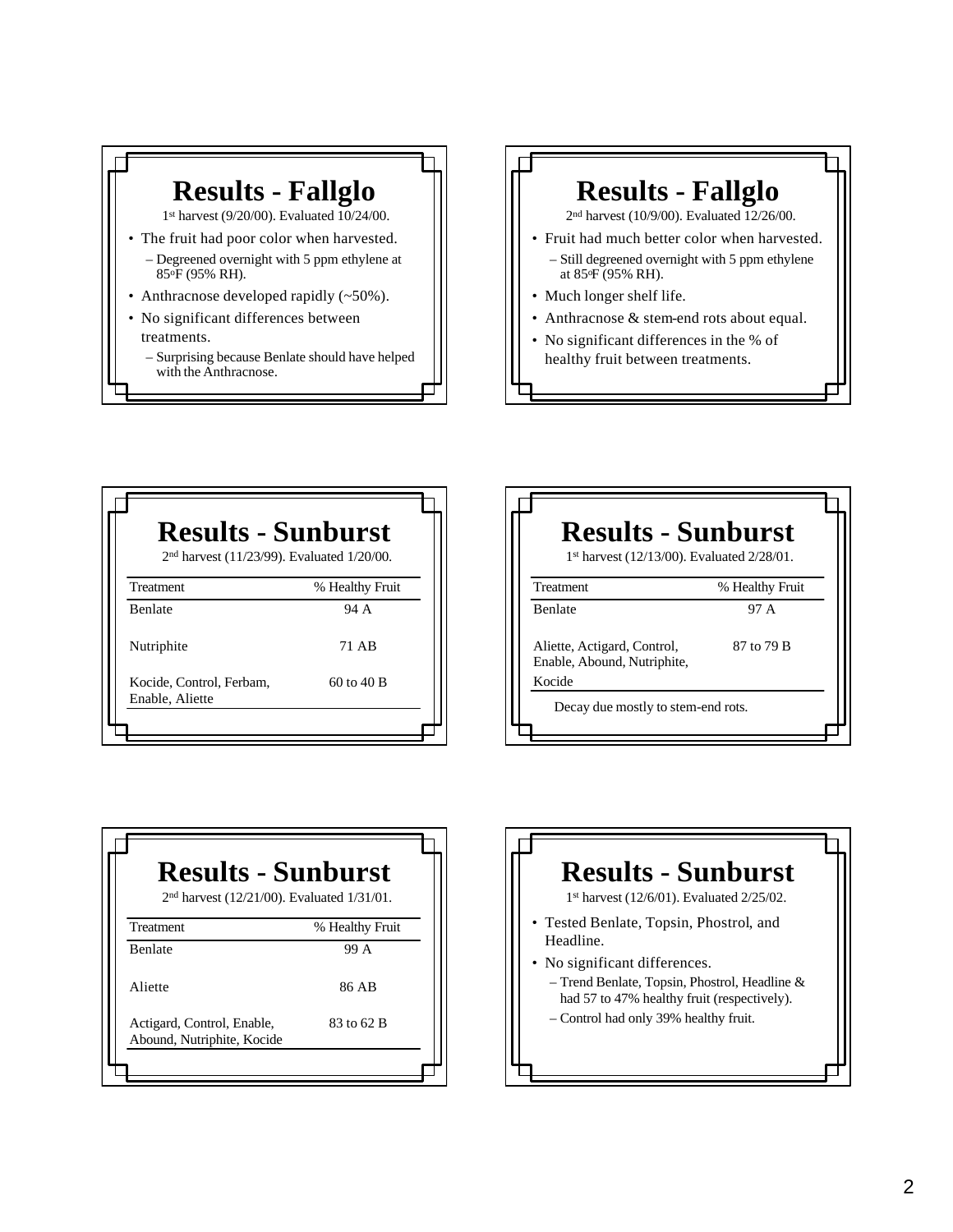| <b>Results - Sunburst</b><br>2 <sup>nd</sup> harvest (12/18/01). Evaluated 3/12/02. |                 |
|-------------------------------------------------------------------------------------|-----------------|
| <b>Treatment</b>                                                                    | % Healthy Fruit |
| Benlate, Topsin, Phostrol,<br>Headline                                              | 53 to 46 A      |
| Control                                                                             | 25B             |
|                                                                                     |                 |
|                                                                                     |                 |

| <b>Results – Marsh GF</b><br>1st harvest (3/19/01). Evaluated 5/31/01. |
|------------------------------------------------------------------------|
| % Healthy Fruit                                                        |
| 88 A                                                                   |
| 61 B                                                                   |
| 52 to 42 BC                                                            |
| 34 C                                                                   |
|                                                                        |



|                | <b>Results – Marsh GFT</b><br>1 <sup>st</sup> harvest (2/27/02). Evaluated (6/25/02). |
|----------------|---------------------------------------------------------------------------------------|
| Treatment      | % Healthy Fruit                                                                       |
| Topsin         | 82. A                                                                                 |
| <b>Benlate</b> | 75 AB                                                                                 |
| Phostrol       | 69 ABC                                                                                |
| Headline       | 62 BC                                                                                 |
| Control        | 54 C                                                                                  |
|                |                                                                                       |

| <b>Results – Marsh GFT</b><br>$2nd$ harvest (3/11/02). Evaluated (7/12/02). |         |
|-----------------------------------------------------------------------------|---------|
| Treatment                                                                   | % Decay |
| Topsin                                                                      | 6 B     |
| <b>Benlate</b>                                                              | 14 AB   |
| Phostrol                                                                    | 17 AB   |
| Headline                                                                    | 18 AB   |
| Control                                                                     | 32. A   |
|                                                                             |         |